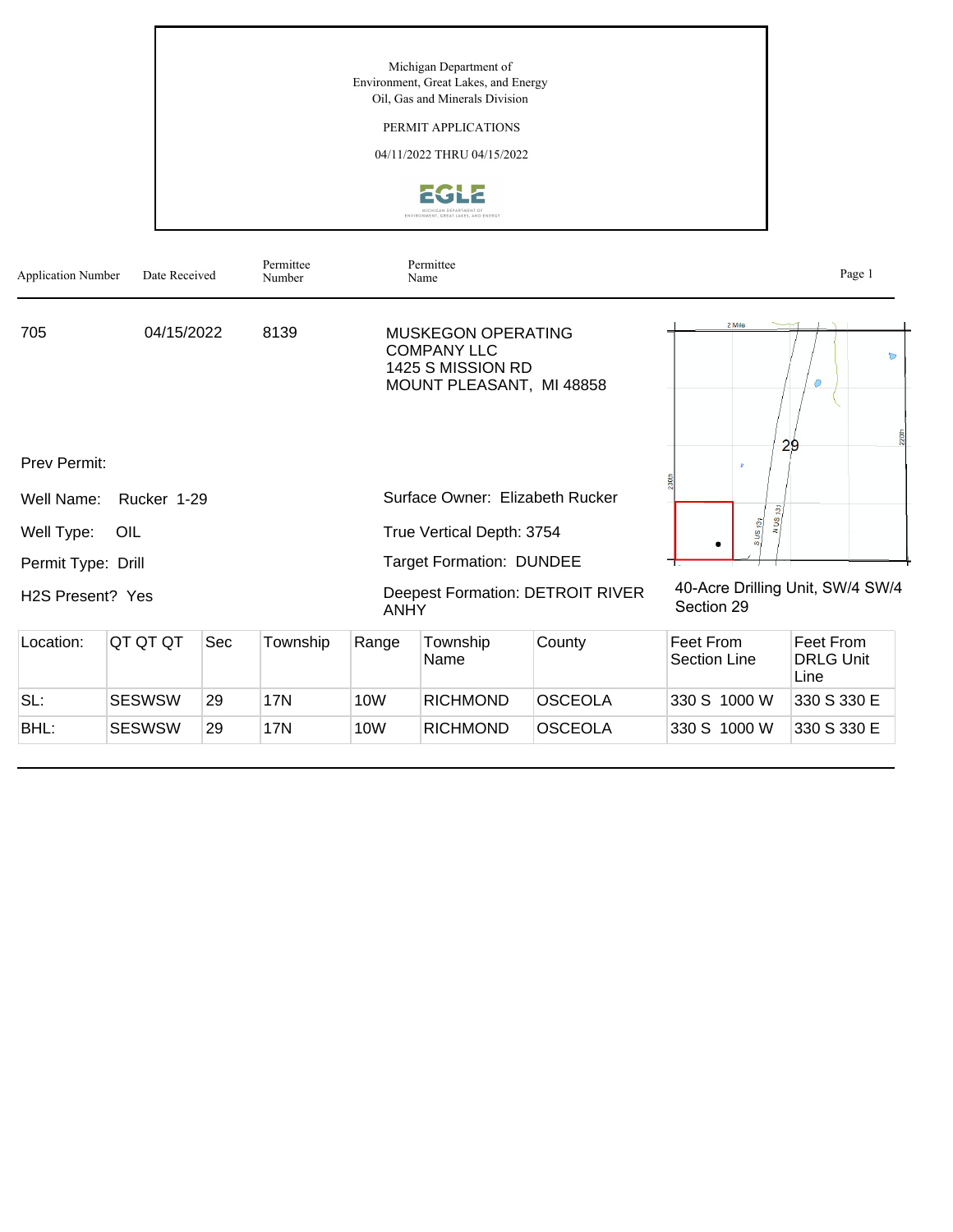Michigan Department of Environment, Great Lakes, and Energy Oil, Gas and Minerals Division

## PERMIT APPLICATIONS

04/11/2022 THRU 04/15/2022



| <b>Application Number</b> | Date Received             |            | Permittee<br>Number |       | Permittee<br>Name                                |                                    |                                                     | Page 2                                            |  |
|---------------------------|---------------------------|------------|---------------------|-------|--------------------------------------------------|------------------------------------|-----------------------------------------------------|---------------------------------------------------|--|
| 706<br>04/13/2022<br>7772 |                           |            |                     |       | 12012 Wickchester Suite 300<br>Houston, TX 77079 | LAMBDA ENERGY RESOURCES LLC        | 9                                                   | 10                                                |  |
| Prev Permit: None         |                           |            |                     |       |                                                  |                                    | 116<br>15                                           | $\bullet$<br>(S. Chester Gas Storage Field)<br>14 |  |
| Well Name:                | State Chester (Deep) 1-15 |            |                     |       |                                                  | Surface Owner: State of Michigan   |                                                     |                                                   |  |
| Well Type:                | GAS                       |            |                     |       | True Vertical Depth: 9300                        |                                    |                                                     |                                                   |  |
| Permit Type: Drill        |                           |            |                     |       |                                                  | Target Formation: PRAIRIE DU CHIEN |                                                     |                                                   |  |
| H2S Present? No           |                           |            |                     |       |                                                  | Deepest Formation: TREMPEALEAU     | Petition pending, URIS State<br>Chester (Deep) Unit |                                                   |  |
| Location:                 | QT QT QT                  | <b>Sec</b> | Township            | Range | Township<br>Name                                 | County                             | Feet From<br><b>Section Line</b>                    | Feet From<br><b>DRLG Unit</b><br>Line             |  |
| SL:                       | <b>NWNWNE</b>             | 15         | <b>29N</b>          | 2W    | <b>CHESTER</b>                                   | <b>OTSEGO</b>                      | 475 N 2548 E                                        | 3117 N 3988<br>W                                  |  |
| BHL:                      | <b>NWNWNE</b>             | 15         | 29N                 | 2W    | <b>CHESTER</b>                                   | <b>OTSEGO</b>                      | 475 N 2548 E                                        | 3117 N 3988<br>W                                  |  |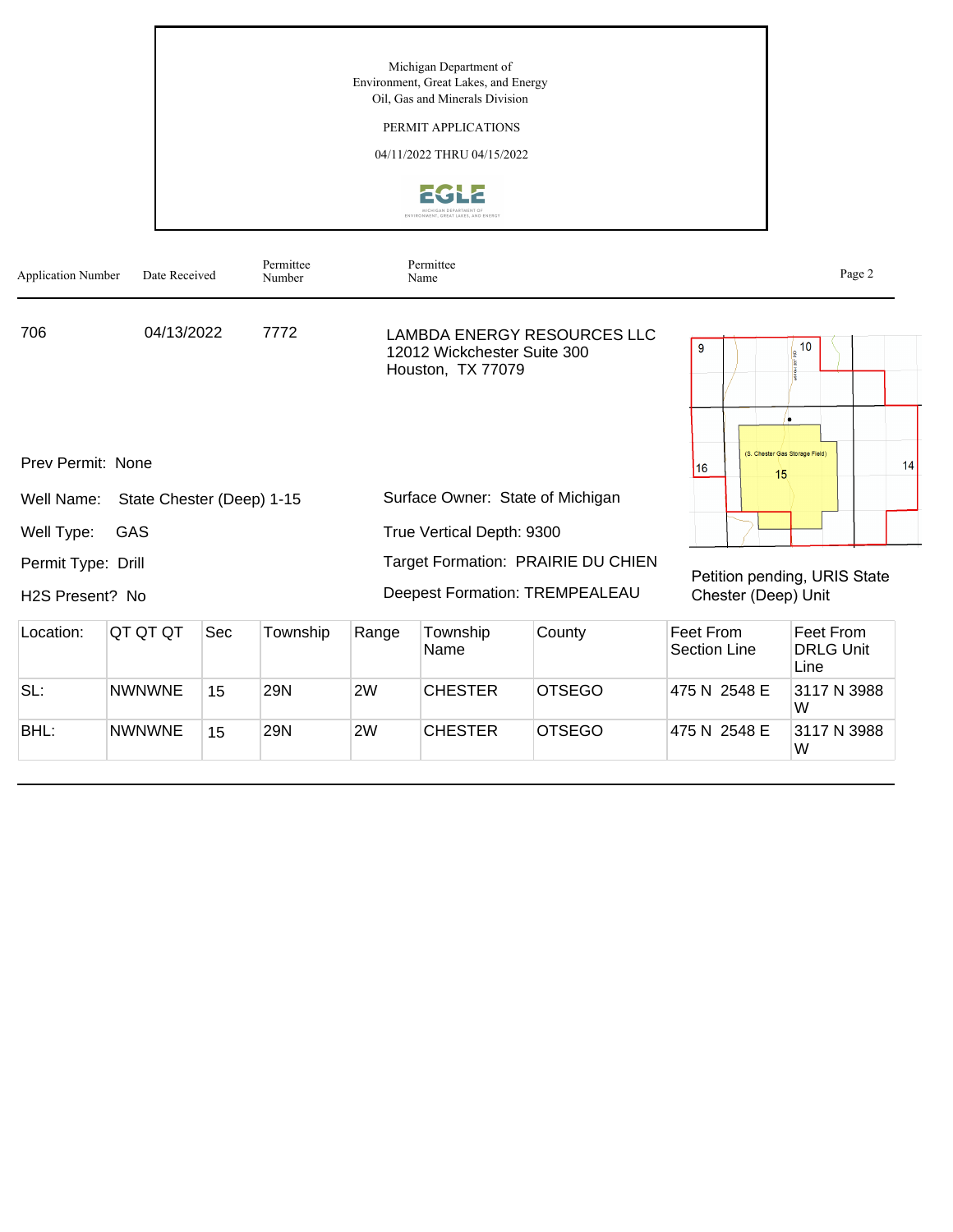Michigan Department of Environment, Great Lakes, and Energy Oil, Gas and Minerals Division

PERMIT LIST

04/11/2022 THRU 04/15/2022



| <b>Application Number</b>      | Date Received                   | Permittee<br>Number            |            | Permittee<br>Name |                                                                     |              |                |                                                       | Page 1                                |
|--------------------------------|---------------------------------|--------------------------------|------------|-------------------|---------------------------------------------------------------------|--------------|----------------|-------------------------------------------------------|---------------------------------------|
| 61604                          | 4/13/2022                       | 491                            |            |                   | <b>CONSUMERS ENERGY</b><br>CO1945 W PARNALL RD<br>JACKSON, MI 49201 |              |                | HD <sub>1</sub>                                       |                                       |
|                                | API Well No: 21-035-62021-00-00 |                                |            |                   |                                                                     |              |                |                                                       |                                       |
| Prev Permit:                   |                                 |                                |            |                   |                                                                     |              |                |                                                       |                                       |
| Well Name:<br>H <sub>D</sub> 1 |                                 | <b>STATE SUMMERFIELD C-996</b> |            |                   | Surface Owner: State of Michigan                                    |              | $\overline{7}$ | HD <sub>2</sub>                                       | 8                                     |
| Well Type:                     | Gas Storage                     |                                |            |                   | True Vertical Depth: 1274FT                                         |              |                | Cranberry Lake Gas Storage Field                      | $\pmb{\mathsf{x}}$                    |
| Permit Type: Drill             |                                 |                                |            |                   | <b>Target Formation: MICHIGAN STRAY</b>                             |              |                | T20NR05W                                              |                                       |
| H2S Present? No                |                                 |                                |            |                   | <b>Deepest Formation: MICHIGAN STRAY</b>                            |              |                | No Drilling Unit, Cranberry Lake<br>Gas Storage Field |                                       |
| Location:                      | QT QT QT                        | Sec                            | Township   | Range             | Township<br>Name                                                    | County       |                | Feet From<br><b>Section Line</b>                      | Feet From<br><b>DRLG Unit</b><br>Line |
| SL:                            | <b>SWSESE</b>                   | 8                              | <b>20N</b> | 5W                | <b>SUMMERFIELD</b>                                                  | <b>CLARE</b> |                | 508 S 833 E                                           |                                       |
| BHL:                           | <b>NWSWNW</b>                   | 8                              | 20N        | 5W                | SUMMERFIELD CLARE                                                   |              |                | 1369 N 85 W                                           |                                       |
| 61604                          | 4/13/2022                       | 491                            |            | JACKSON, MI 49201 | <b>CONSUMERS ENERGY</b><br>CO1945 W PARNALL RD                      |              |                | HD <sub>1</sub>                                       |                                       |
|                                | API Well No: 21-035-62021-01-00 |                                |            |                   |                                                                     |              |                |                                                       |                                       |
| Prev Permit: 61604             |                                 |                                |            |                   |                                                                     |              | $\overline{7}$ |                                                       | 8                                     |
| Well Name:<br>H <sub>D</sub> 2 |                                 | <b>STATE SUMMERFIELD C-996</b> |            |                   | Surface Owner: State of Michigan                                    |              |                | HD <sub>2</sub>                                       |                                       |
| Well Type:                     | Gas Storage                     |                                |            |                   | True Vertical Depth: 1258FT                                         |              |                | Cranberry Lake Gas Storage Field                      | $\mathbf x$                           |
| Permit Type: Re-entry          |                                 |                                |            |                   | <b>Target Formation: MICHIGAN STRAY</b>                             |              |                | T20NR05W                                              |                                       |
| H2S Present? No                |                                 |                                |            |                   | <b>Deepest Formation: MICHIGAN STRAY</b>                            |              |                | No Drilling Unit, Cranberry Lake<br>Gas Storage Field |                                       |
| Location:                      | QT QT QT                        | Sec                            | Township   | Range             | Township<br>Name                                                    | County       |                | Feet From<br>Section Line                             | Feet From<br><b>DRLG Unit</b><br>Line |
| SL:                            | <b>SWSESE</b>                   | 8                              | <b>20N</b> | 5W                | SUMMERFIELD CLARE                                                   |              |                | 508 S 833 E                                           |                                       |

SL: SWSESE 8 20N 5W SUMMERFIELD CLARE 508 S 833 E BHL: SWNESE 7 20N 5W SUMMERFIELD CLARE 1733 S 1261 E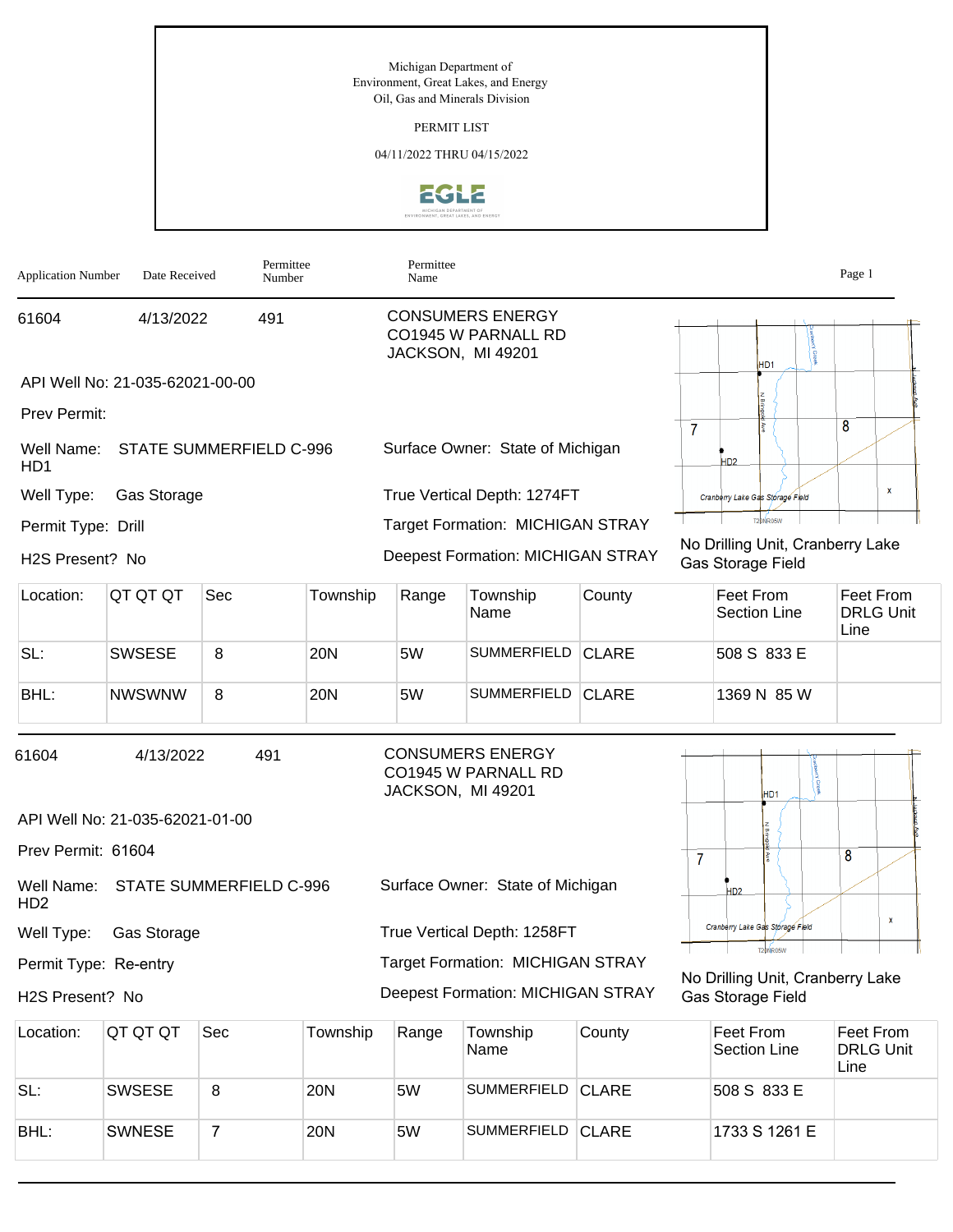

| Permit                 | ուււա | 11 TIE |       |
|------------------------|-------|--------|-------|
|                        |       |        |       |
| $\mathbf{A}$<br>Number | lumr  | Name   | $P_2$ |

## **PLUGGING INSTRUCTIONS ISSUED:**

| 5290 | RANCH PRODUCTION LLC |
|------|----------------------|
|      | 3908 HOGAN RD        |
|      | <b>PO BOX 13</b>     |
|      | PENTWATER, MI 49449  |
|      |                      |

API Well Number: 21-127-14771-00-00

Well Name: ADAMS, AMELIA 2

Plug Inst. Issue Date: 1/4/2022

| Location | <b>OT OT OT</b> | <b>Sec Township</b> | Range | Township Name | County        | Feet From Section<br>Line | <b>Feet From DRLG</b><br>l Unit |
|----------|-----------------|---------------------|-------|---------------|---------------|---------------------------|---------------------------------|
| ISL:     | <b>ISWSWSW</b>  | 16N                 | 17W   | <b>WEARE</b>  | <b>OCEANA</b> | 380 S 330 W               | 380 S 330 W                     |
| BHL:     | ISWSWSW         | 16N                 | 17W   | WEARE         | <b>OCEANA</b> |                           |                                 |

Comment: App to P&A expires on 6/4/22

 $- - -$ 

 $\mathcal{L}^{\mathcal{L}}\left( \mathcal{L}^{\mathcal{L}}\left( \mathcal{L}^{\mathcal{L}}\right) \right) =\mathcal{L}^{\mathcal{L}}\left( \mathcal{L}^{\mathcal{L}}\right)$ 

15283 5290

RANCH PRODUCTION LLC 3908 HOGAN RD PO BOX 13 PENTWATER, MI 49449

API Well Number: 21-127-15283-00-00

Well Name: PORTER-MULDER 3-T

Plug Inst. Issue Date: 1/4/2022

| Location | <b>OT OT OT</b> |    | <b>Sec Township</b> | Range | Township Name | Countv         | Feet From Section<br>Line | <b>Feet From DRLG</b><br>Unit |
|----------|-----------------|----|---------------------|-------|---------------|----------------|---------------------------|-------------------------------|
| SL:      | <b>ISWNENE</b>  | 8  | 16N                 | 17W   | WEARE         | <b>IOCEANA</b> | 940 N 990 E               | 1380 S 330 W                  |
| IBHL:    | <b>ISWNENE</b>  | -C | 16N                 | 17W   | <b>WEARE</b>  | <b>OCEANA</b>  |                           |                               |

Comment: App to P&A expires on 6/4/22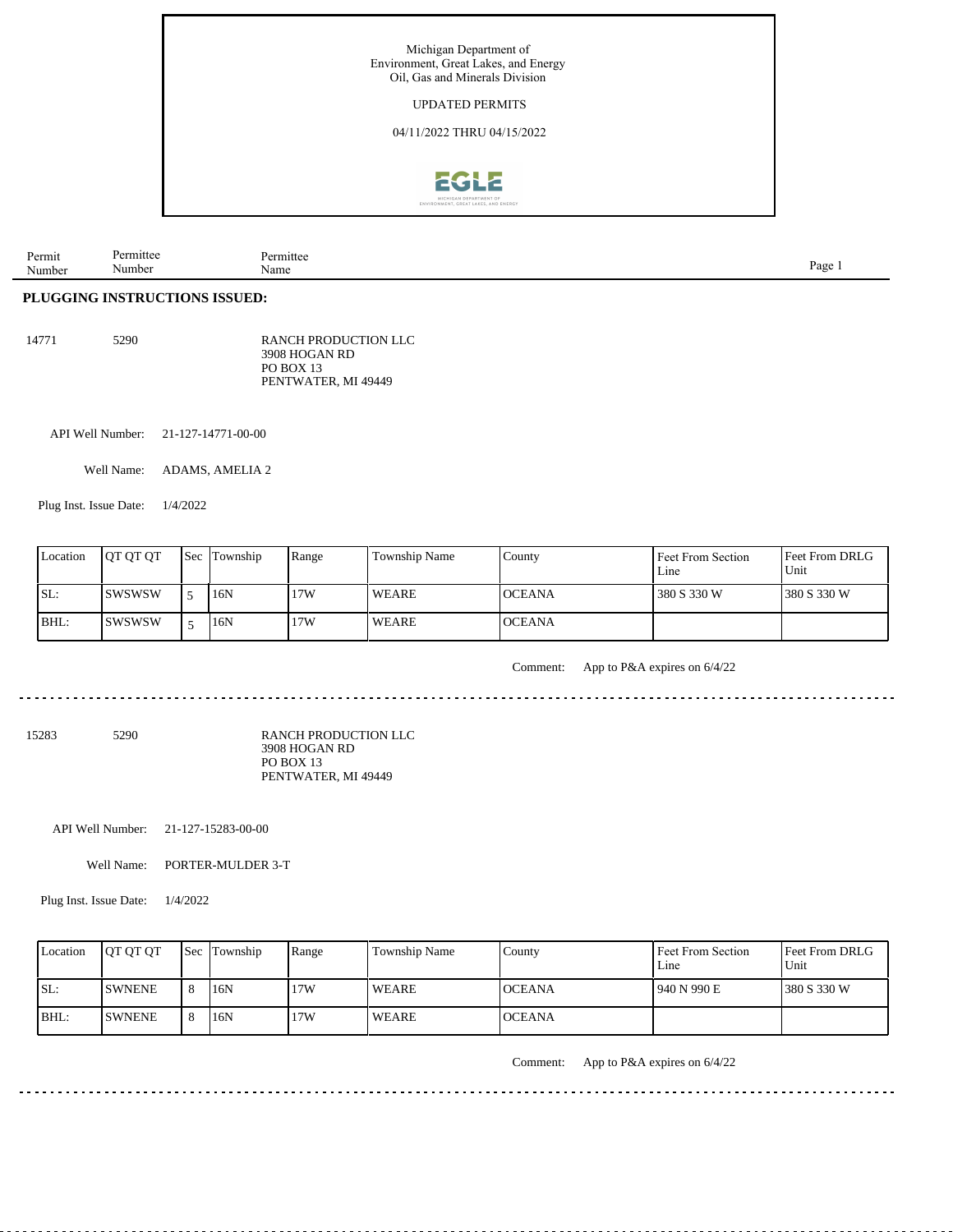

| Permit | Permittee | Permittee                                                            | Page 2 |
|--------|-----------|----------------------------------------------------------------------|--------|
| Number | Number    | Name                                                                 |        |
| 21210  | 491       | <b>CONSUMERS ENERGY CO</b><br>1945 W PARNALL RD<br>JACKSON, MI 49201 |        |

API Well Number: 21-005-21210-00-00

Well Name: BLAUWKAMP ET AL 1

Plug Inst. Issue Date: 4/13/2022

| Location | <b>IOT OT OT</b> | <b>Sec Township</b> | Range | <b>Township Name</b> | County         | Feet From Section<br>Line | <b>Feet From DRLG</b><br>Unit |
|----------|------------------|---------------------|-------|----------------------|----------------|---------------------------|-------------------------------|
| SL:      | <b>CNSE</b>      | 4N                  | 14W   | <b>OVERISEL</b>      | <b>ALLEGAN</b> | 1300 S 1300 W             | 120 N 20 W                    |
| $IBHL$ : |                  | 4N                  | 14W   | <b>OVERISEL</b>      | <b>ALLEGAN</b> |                           |                               |

. . . . . . . . . . . . . . . . .

Comment: App to P&A expires on 4/13/23

21548 491

CONSUMERS ENERGY CO 1945 W PARNALL RD JACKSON, MI 49201

. . . . . . . . . . . .

API Well Number: 21-005-21548-00-00

Well Name: CONSUMERS POWER 22

Plug Inst. Issue Date: 4/13/2022

| Location | <b>JOT OT OT</b> |      | <b>Sec</b> Township | Range | Township Name   | County  | Feet From Section<br>Line | Feet From DRLG<br>Unit |
|----------|------------------|------|---------------------|-------|-----------------|---------|---------------------------|------------------------|
| SL:      | <b>ISESENW</b>   |      | <sup>4N</sup>       | 14W   | <b>OVERISEL</b> | ALLEGAN | 50 S 50 E                 | 150 S 710 E            |
| IBHL:    | <b>ISESENW</b>   | I1.5 | 14N                 | 14W   | <b>OVERISEL</b> | ALLEGAN |                           |                        |

<u>. . . . . . . . . . . . . . . .</u>

Comment: App to P&A expires on 4/13/23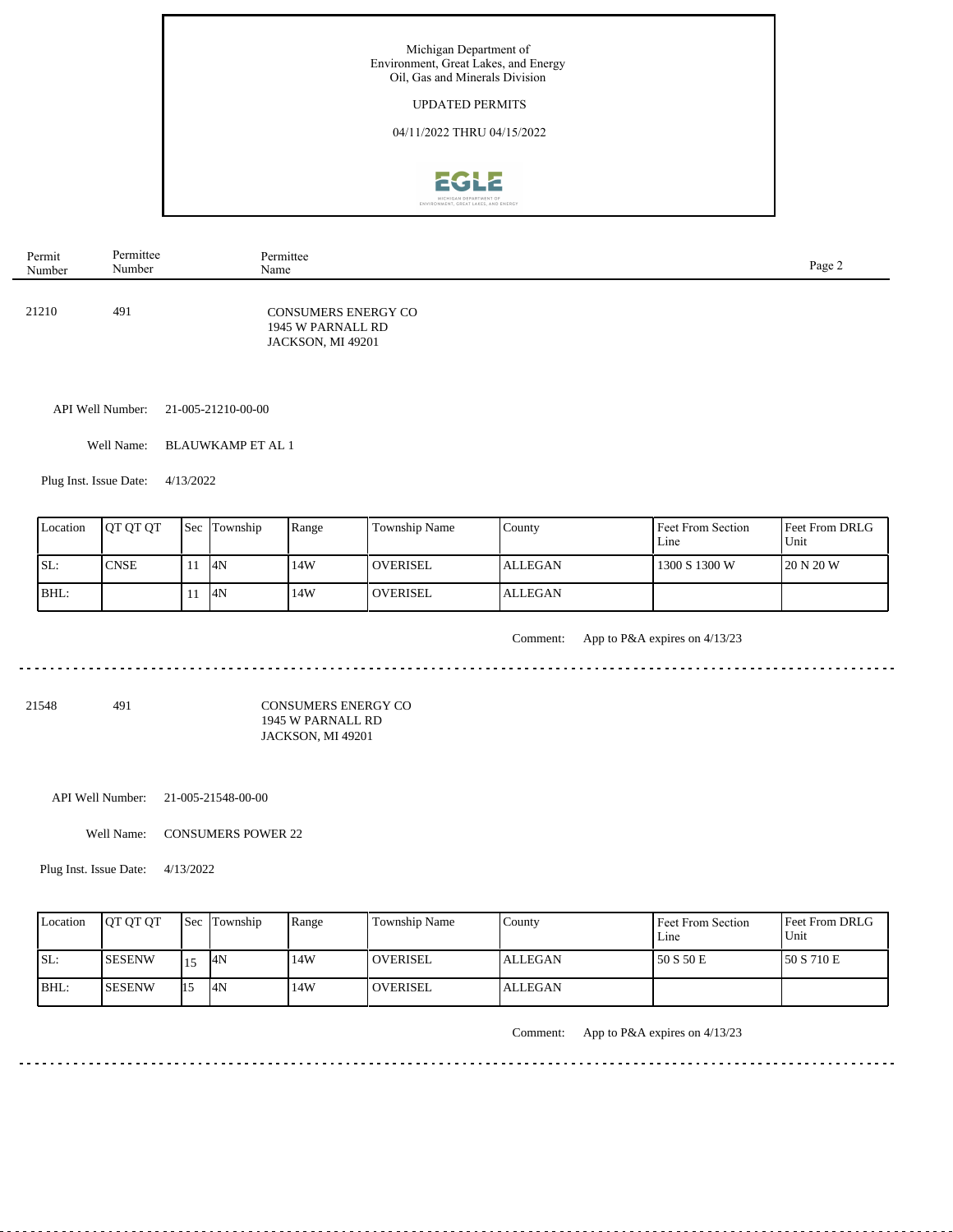

| Permit | Permittee | Permittee                                                           | Page 3 |
|--------|-----------|---------------------------------------------------------------------|--------|
| Number | Number    | Name                                                                |        |
| 23166  | 491       | <b>CONSUMERS ENERGY</b><br>CO1945 W PARNALL RD<br>JACKSON, MI 49201 |        |

API Well Number: 21-005-23166-00-00

Well Name: CONSUMERS POWER 256

Plug Inst. Issue Date: 4/13/2022

l.

| Location | <b>IOT OT OT</b> |      | <b>Sec Township</b> | Range | <b>Township Name</b> | Countv         | Feet From Section<br>Line | <b>Feet From DRLG</b><br>Unit |
|----------|------------------|------|---------------------|-------|----------------------|----------------|---------------------------|-------------------------------|
| SL:      | <b>N2NESE</b>    | 116  | 14N                 | 14W   | <b>OVERISEL</b>      | <b>ALLEGAN</b> | 560 N 660 E               | 1560 N 660 E                  |
| IBHL:    | <b>IN2NESE</b>   | l 16 | 4N                  | 14W   | <b>OVERISEL</b>      | ALLEGAN        |                           |                               |

Comment: App to P&A expires on 4/13/23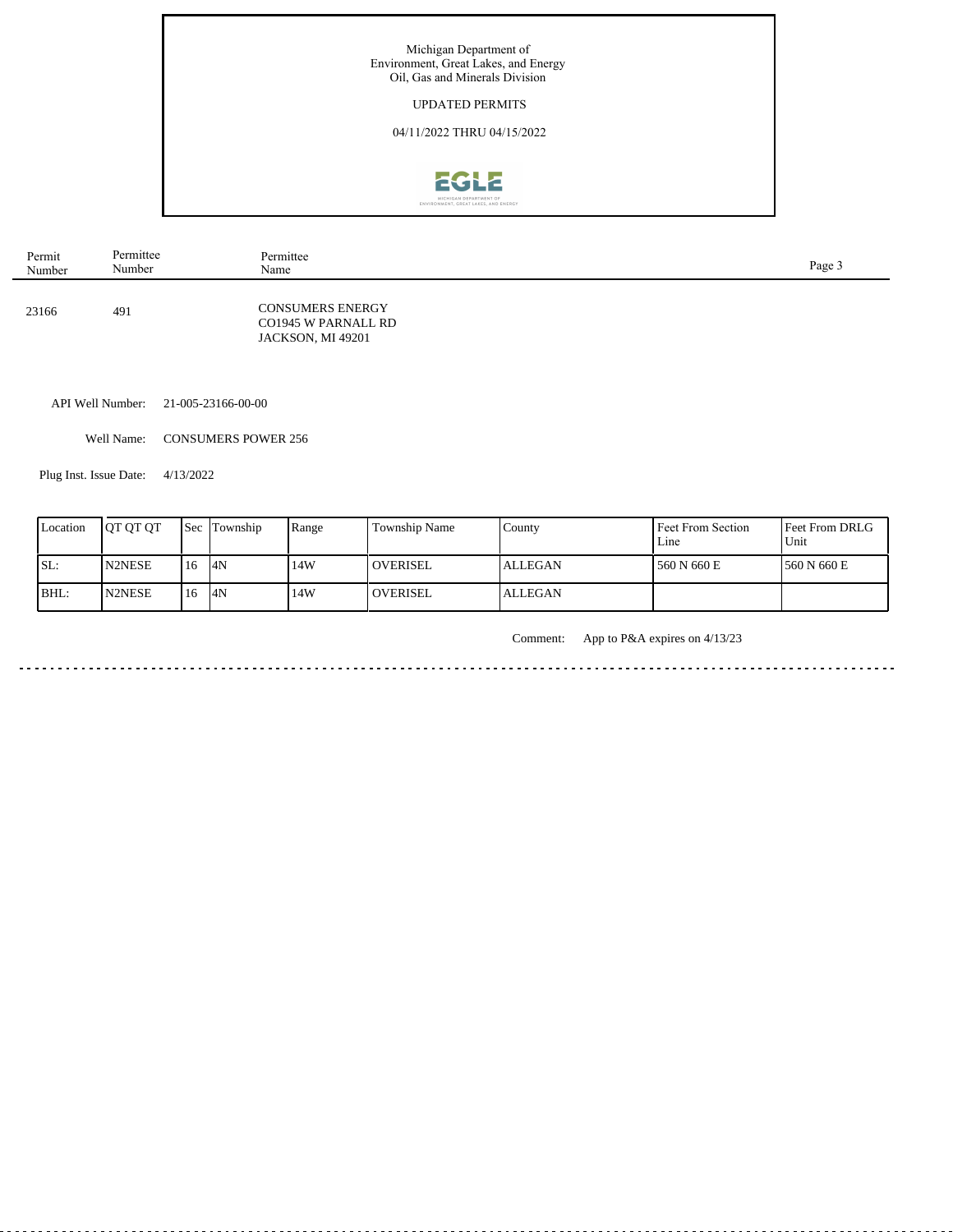

| Number<br>$\mathbf{D} \mathbf{F} \cap \mathbf{D} \cap \mathbf{D} \cap \mathbf{F}$ | $\mathbf{v}$<br>Number<br>$\sim$ $\sim$ | Name<br>CUT | Page |  |
|-----------------------------------------------------------------------------------|-----------------------------------------|-------------|------|--|
| Permit                                                                            | Permitte                                | 'ermittee   |      |  |

**RECORD OF CHANGE OF WELL STATUS:**

33508 7739

LAYLINE OIL AND GAS LLC 820 GESSNER ROAD, SUITE 1145 HOUSTON, TX 77024 USA

API Well Number: 21-035-33508-00-00

Well Name: STATE A 2

Change Date: 3/18/2022

| Location | <b>IOT OT OT</b> | <b>Sec Township</b> | Range | <b>Township Name</b> | County        | Feet From Section<br>Line | Feet From DRLG<br>Unit |
|----------|------------------|---------------------|-------|----------------------|---------------|---------------------------|------------------------|
| SL:      | ISWSESE          | 20N                 | 16W   | WINTERFIELD          | <b>ICLARE</b> | 330 S 990 E               |                        |
| $BHL$ :  | <b>SWSESE</b>    | 20N                 | 16W   | WINTERFIELD          | <b>ICLARE</b> |                           |                        |

. . . . . . . . . . . . . .

. . . . . . . . . . . .

Proposed Rework: Reworked to Perforate & Test Current Formation Comment: Reworked to perf F/ 4824 T/ 4828, acidize, test well, and Reworked to Perforate & Test Current Formation

<u>. . . . . . .</u>

return to service.